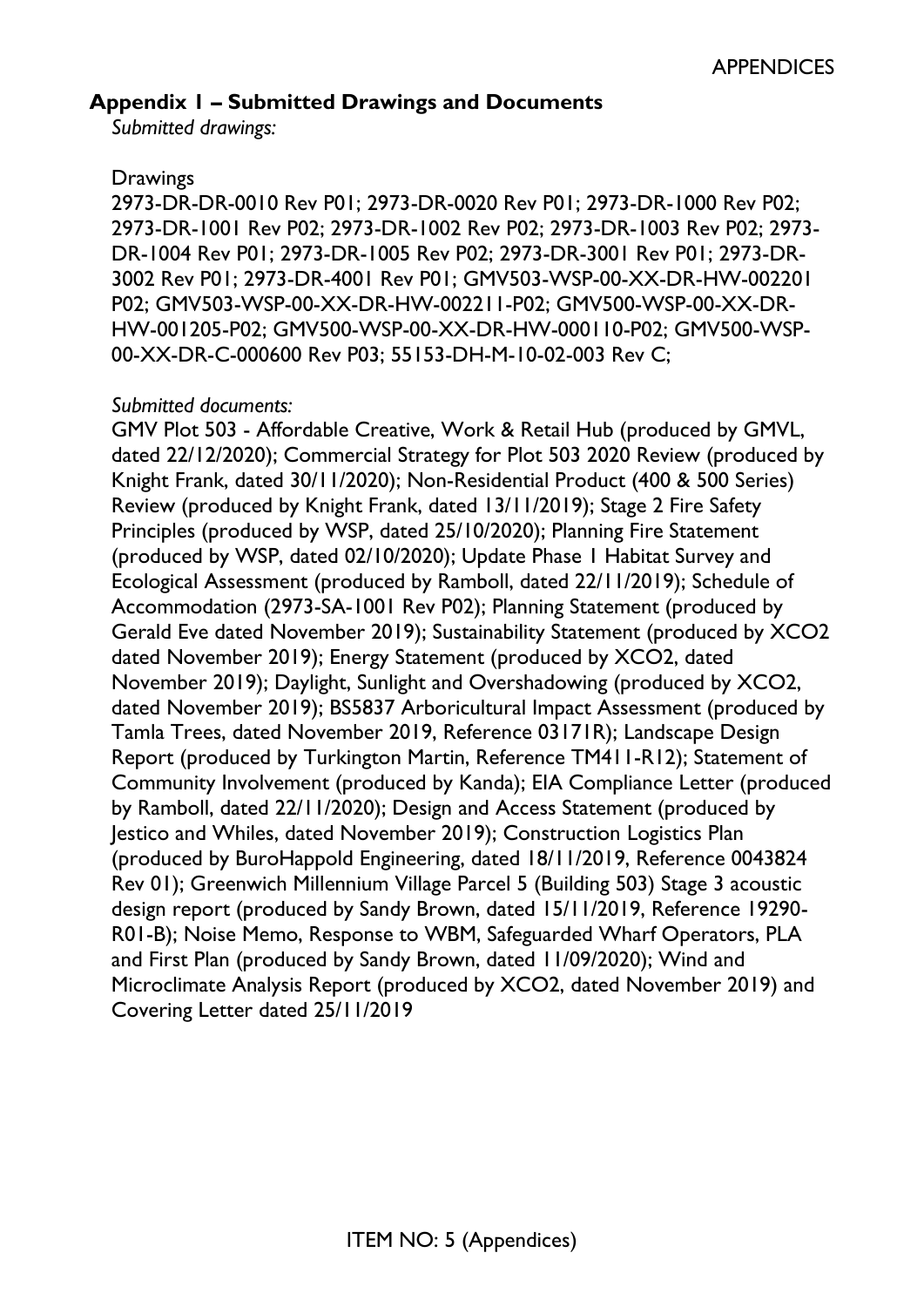## **Appendix 2 – Conditions and Informatives Conditions**

#### **Condition 1**

#### **Compliance with the Outline Consent**

This approval must be read in conjunction with the outline planning permission Ref No: 19/1545/MA and the conditions attached thereto.

Reason: In the interests of good planning.

#### **Condition 2**

#### **Approved Plans and Documents**

The development hereby permitted shall be carried out in accordance with the following approved plans and documents:

2973-DR-DR-0010 Rev P01; 2973-DR-0020 Rev P01; 2973-DR-1000 Rev P02; 2973-DR-1001 Rev P02; 2973-DR-1002 Rev P02; 2973-DR-1003 Rev P02; 2973-DR-1004 Rev P01; 2973-DR-1005 Rev P02; 2973-DR-3001 Rev P01; 2973-DR-3002 Rev P01; 2973-DR-4001 Rev P01; GMV503-WSP-00-XX-DR-HW-002201 P02; GMV503-WSP-00-XX-DR-HW-002211-P02; GMV500- WSP-00-XX-DR-HW-001205-P02; GMV500-WSP-00-XX-DR-HW-000110- P02; GMV500-WSP-00-XX-DR-C-000600 Rev P03; 55153-DH-M-10-02-003 Rev C; Sustainability Statement (produced by XCO2 dated November 2019); Energy Statement (produced by XCO2, dated November 2019); Landscape Design Report (produced by Turkington Martin, Reference TM411-R12); Stage 2 Fire Safety Principles (produced by WSP, dated 25/10/2020); Planning Fire Statement (produced by WSP, dated 02/10/2020); Update Phase 1 Habitat Survey and Ecological Assessment (produced by Ramboll, dated 22/11/2019); Schedule of Accommodation (2973-SA-1001 Rev P02); Construction Logistics Plan (produced by BuroHappold Engineering, dated 18/11/2019, Reference 0043824 Rev 01); GMV Plot 503 - Affordable Creative, Work & Retail Hub (produced by GMVL, dated 22/12/2020); Commercial Strategy for Plot 503 2020 Review (produced by Knight Frank, dated 30/11/2020); Non-Residential Product (400 & 500 Series) Review (produced by Knight Frank, dated 13/11/2019); Daylight, Sunlight and Overshadowing (produced by XCO2, dated November 2019); Statement of Community Involvement (produced by Kanda); EIA Compliance Letter (produced by Ramboll, dated 22/11/2020); Design and Access Statement (produced by Jestico and Whiles, dated November 2019); Planning Statement (produced by Gerald Eve dated November 2019); and Covering Letter dated 25/11/2019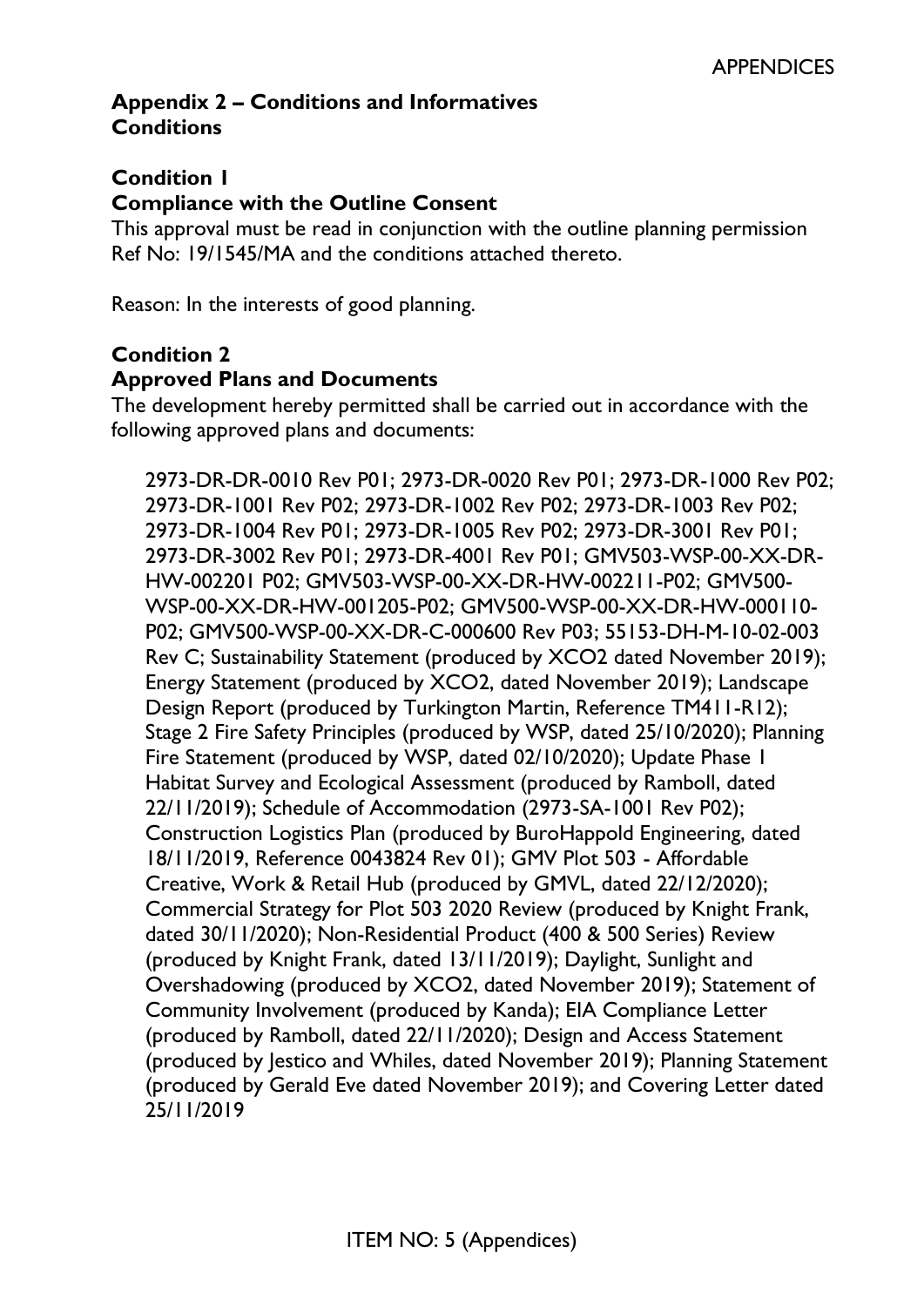Reason: In the interests of good planning and to ensure that the development is carried out in accordance with the approved documents, plans and drawings submitted with the application and is acceptable to the local planning authority.

#### **Condition 3 Time Limit**

The development to which this permission relates must be begun not later than the expiration of five (5) years beginning with the date on which the permission is granted.

Reason: As required by Section 91 of the Town and Country Planning Act 1990.

## **Condition 4 Noise Mitigation**

The development hereby permitted shall be carried out in strict accordance with the following documents and any mitigation required therein:

Greenwich Millennium Village Parcel 5 (Building 503) Stage 3 acoustic design report (produced by Sandy Brown, dated 15/11/2019, Reference 19290-R01-B); Noise Memo, Response to WBM, Safeguarded Wharf Operators, PLA and First Plan (produced by Sandy Brown, dated 11/09/2020)

Reason - To safeguard the amenities of neighbouring properties and the area generally and ensure compliance with Policies E(a) of the Royal Greenwich Local Plan: Core Strategy with Detailed Policies (July 2014).

# **Condition 5**

#### **Tree Protection**

The development hereby permitted shall be carried out in strict accordance with the following documents and any mitigation required therein:

BS5837 Arboricultural Impact Assessment (produced by Tamla Trees, dated November 2019, Reference 03171R)

Reason - To improve the character and amenities of the area and ensure compliance with Policies 7.19 and 7.21 of the London Plan (2011) and Policy OS4 of the Royal Greenwich Local Plan: Core Strategy with Detailed Policies (July 2014)

#### **Condition 6 Wind/Microclimate**

The development hereby permitted shall be carried out in strict accordance with the following documents and any mitigation required therein: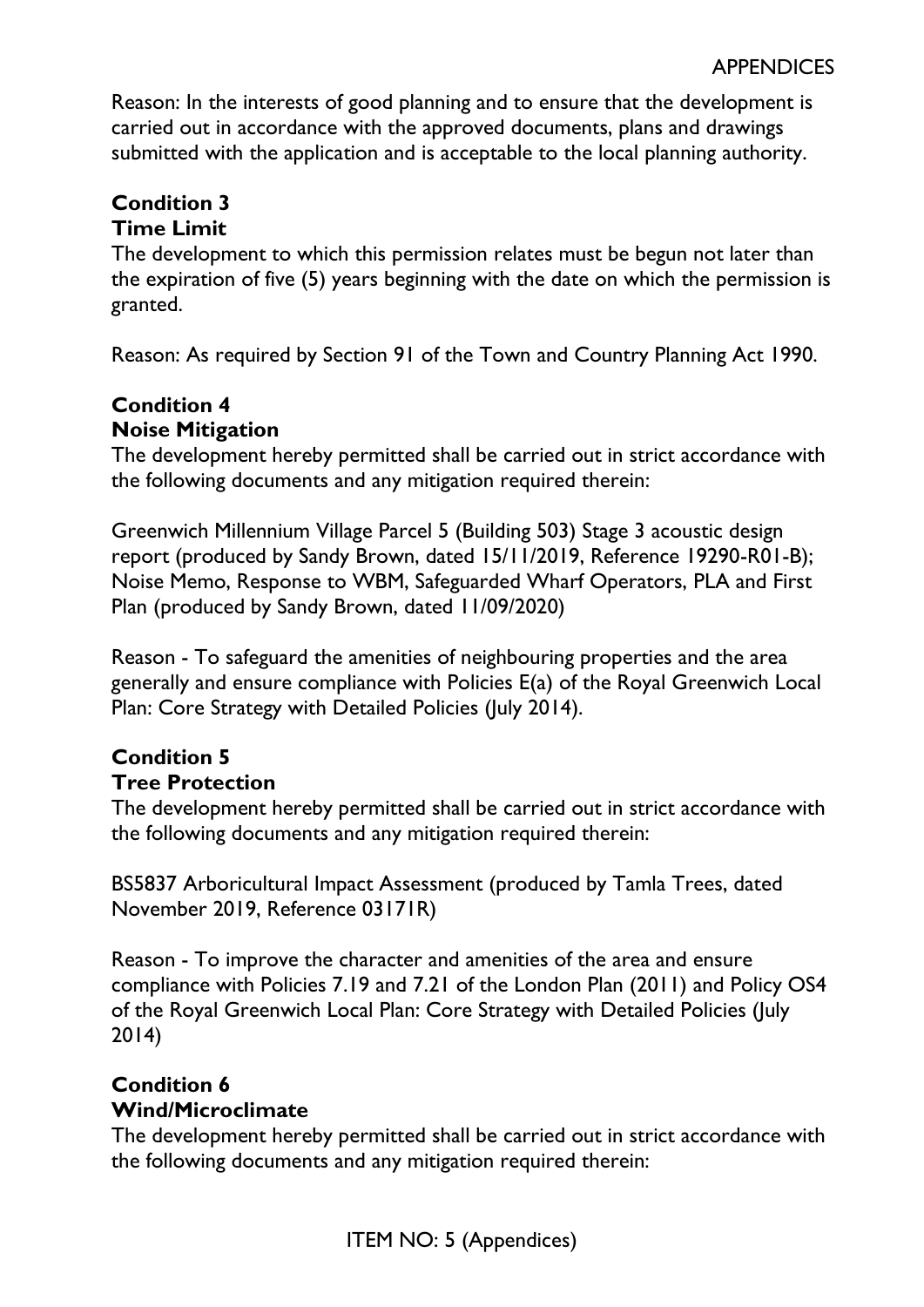Wind and Microclimate Analysis Report (produced by XCO2, dated November 2019)

Reason - To improve the character and amenities of the area and ensure compliance with Policies 7.6 and 7.7 of the London Plan (2011) and Sustainable Design and Construction, Supplementary Planning Guidance (April 2014).

#### **Condition 7 Secure by Design Homes 2019**

The development hereby permitted shall be carried out in accordance with 'Secured by Design Homes 2019'.

Reason: In order to ensure that the development is designed to provide for and improve personal safety and security in compliance with CH1 of the Royal Greenwich Local Plan: Core Strategy with Detailed Policies (2014).

## **Condition 8**

## **Management of the Non-residential floorspace**

- 1) The non-residential floorspace shall not be occupied until a management plan, to include the following details has been submitted to and approved in writing by, the Local Planning Authority:
	- i) Details of the refuse and recycling provision, times of collection and details of the refuse collection / servicing strategy to avoid conflict with surrounding uses
	- ii) Management responsibilities;
	- iii) Operating Hours
- 2) No music, amplified sound system or other form of loud noise (such as singing or chanting) shall be used or generated which is audible outside the premises or within adjoining buildings**.**
- 3) The management plan as approved shall be implemented prior to occupation of the Development and shall thereafter be retained and maintained in accordance with the details approved under (1).

Reason: To safeguard the amenities of the adjoining premises and the area generally and to comply with Policy 7.15 of the London Plan (2016) and Policies CH1 and E(b) of the Royal Greenwich Local Plan: Core Strategy with Detailed Policies (July 2014).

## **Condition 9**

## **Removal of Permitted Development Rights**

Notwithstanding the provisions of the Town and Country Planning (Use Classes) Order 1987 (as amended) and the Town and Country Planning (General Permitted Development) (England) Order 2015 (or any Order revoking and reenacting these Orders with or without modification), the B1 Office and A1-A4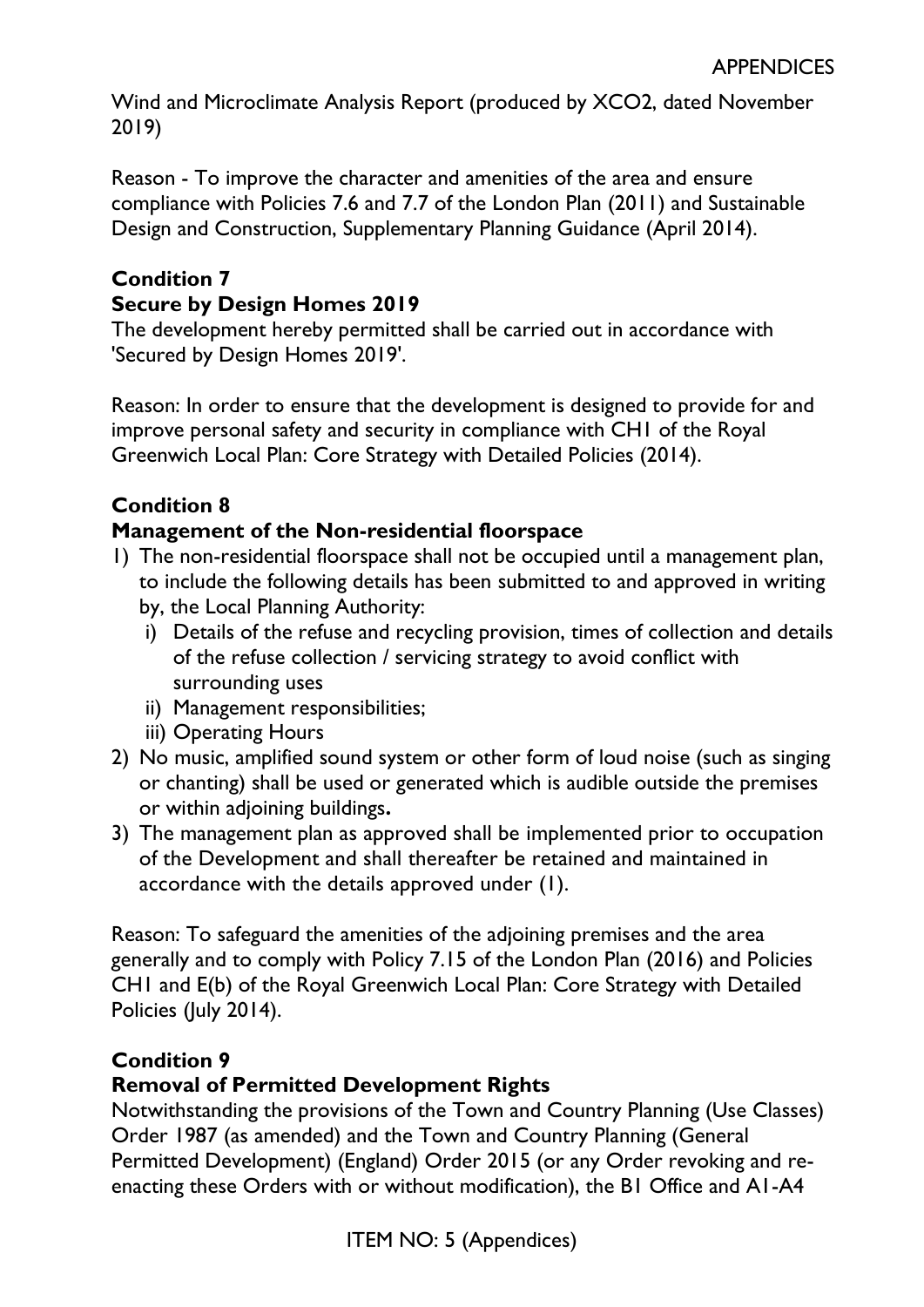use hereby approved in accordance with Condition 2 shall not be used for any other uses (including any other purpose in the Schedule to the Town and Country Planning (Use Classes) Order 1987, or in any provision equivalent to that Class in any statutory instrument revoking and re-enacting that Order).

Reason: In order to safeguard the provision of necessary amenity spaces and to safeguard amenity of residents in compliance with Policy 7.15 of the London Plan (2016) and Policies, H5, CH1 and E(a) of the Royal Greenwich Local Plan: Core Strategy with Detailed Polices (2014).

# **Condition 10**

#### **Noise – Internal Noise Limit**

Prior to commencement of Building 503, full details demonstrating that an internal noise limit of 40 dB LAeq,15min due to external noise ingress will be met in the commercial offices spaces, shall be submitted to and approved in writing by the Local Planning Authority (in consultation with the PLA and Safeguarded Wharf Operators). The development should thereafter be fully implemented in accordance with the approved details and such approved details shall thereafter be permanently retained.

Reason: In order to safeguard the provision of necessary amenity spaces and to safeguard amenity of residents in compliance with Policy 7.15 of the London Plan (2016) and Policies, H5, CH1 and E(a) of the Royal Greenwich Local Plan: Core Strategy with Detailed Polices (2014).

## **Condition 11 Noise – Compliance Testing**

Prior to first occupation of Building 503:

(a) a scheme for testing the internal noise environment of the office spaces, to demonstrate compliance with the internal noise limit required by Condition 10, shall be submitted to and approved in writing by the Local Planning Authority (in consultation with the PLA and Safeguarded Wharf Operators) and the scheme for testing shall thereafter be implemented.

(b) the results of noise testing undertaken pursuant to part (a) above, demonstrating compliance with the noise limit required by Condition 10, shall be submitted to and approved in writing by the Local Planning Authority (in consultation with the PLA and Safeguarded Wharf Operators).

Reason: In order to safeguard the provision of necessary amenity spaces and to safeguard amenity of residents in compliance with Policy 7.15 of the London Plan (2016) and Policies, H5, CH1 and E(a) of the Royal Greenwich Local Plan: Core Strategy with Detailed Polices (2014).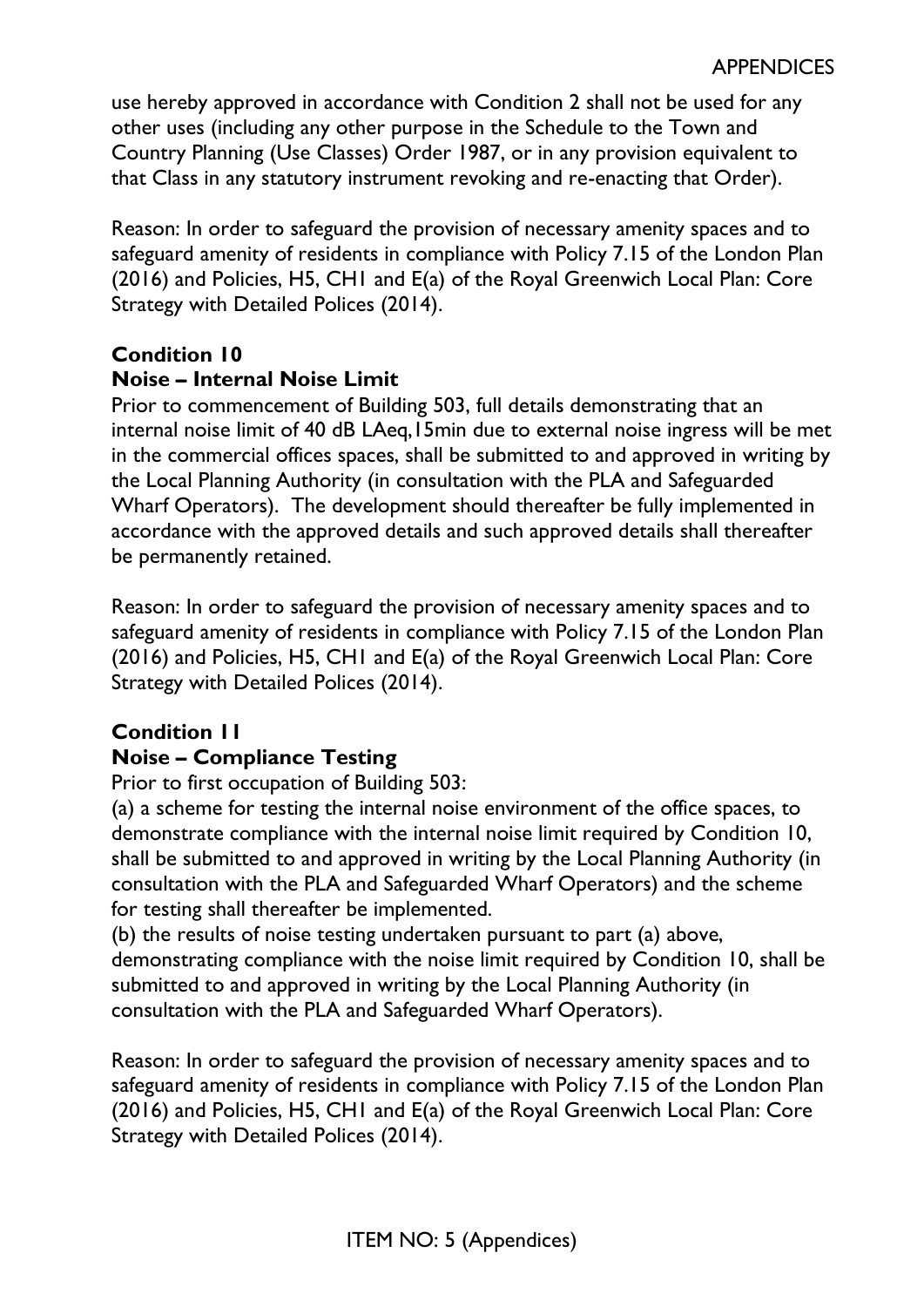## **Condition 12 Sealed Facades**

All windows in Building 503 shall be sealed shut on the North, East and South facades.

Reason: To safeguard the amenities of the adjoining premises and the area generally and to comply with Policy 7.15 of the London Plan (2016) and Policies CH1 and E(b) of the Royal Greenwich Local Plan: Core Strategy with Detailed Policies (July 2014).

## **Condition 13**

#### **Open Space and Landscaping**

Notwithstanding the details shown on Drawing 2973-DR-0020 Rev P01; 2973- DR-1000 Rev P02 or Landscape Design Report (produced by Turkington Martin, Reference TM411-R12) (or any other drawing or document hereby approved showing details of the open space and landscaping), full details of the open space and landscaping shall be submitted to and approved by the Local Planning Authority prior to occupation. The details shall demonstrate that the design of the open space and landscaping has been optimised, taking account of all necessary health and safety requirements. The open space and landscaping shall be implemented prior to occupation and maintained therein in accordance with the details approved.

Reason: In order to improve the character and amenities of the area and ensure compliance with Policy 7.19 of the London Plan (2016) and Policies DH1 and CH1 of the Royal Greenwich Local Plan: Core Strategy with Detailed Policies (July 2014).

#### **Condition 14 District Heating Network**

Prior to the first occupation of Plot 503, the connection of the units to the site wide district-heating network Energy Centre located in Block 504 shall be provided, made operational and retained thereafter.

Reason: In the interest of securing the centralised energy centre for the site and its sustainable connection to the development in accordance with policies 5.2 Minimise Carbon Dioxide Emissions, 5.3 Sustainable Design and Construction, 5.6 Decentralised Energy: Heating, Cooling and Power, 5.7 Renewable Energy and 5.9 Overheating and Cooling of the London Plan 2016, policies DH1 and E1 of the Royal Greenwich Local Plan: Core Strategy with Detailed Policies (July 2014), the Mayor's Sustainable Design and Construction SPG (2014) and Greener Greenwich SPD (2014) or subsequent versions of the above related documents.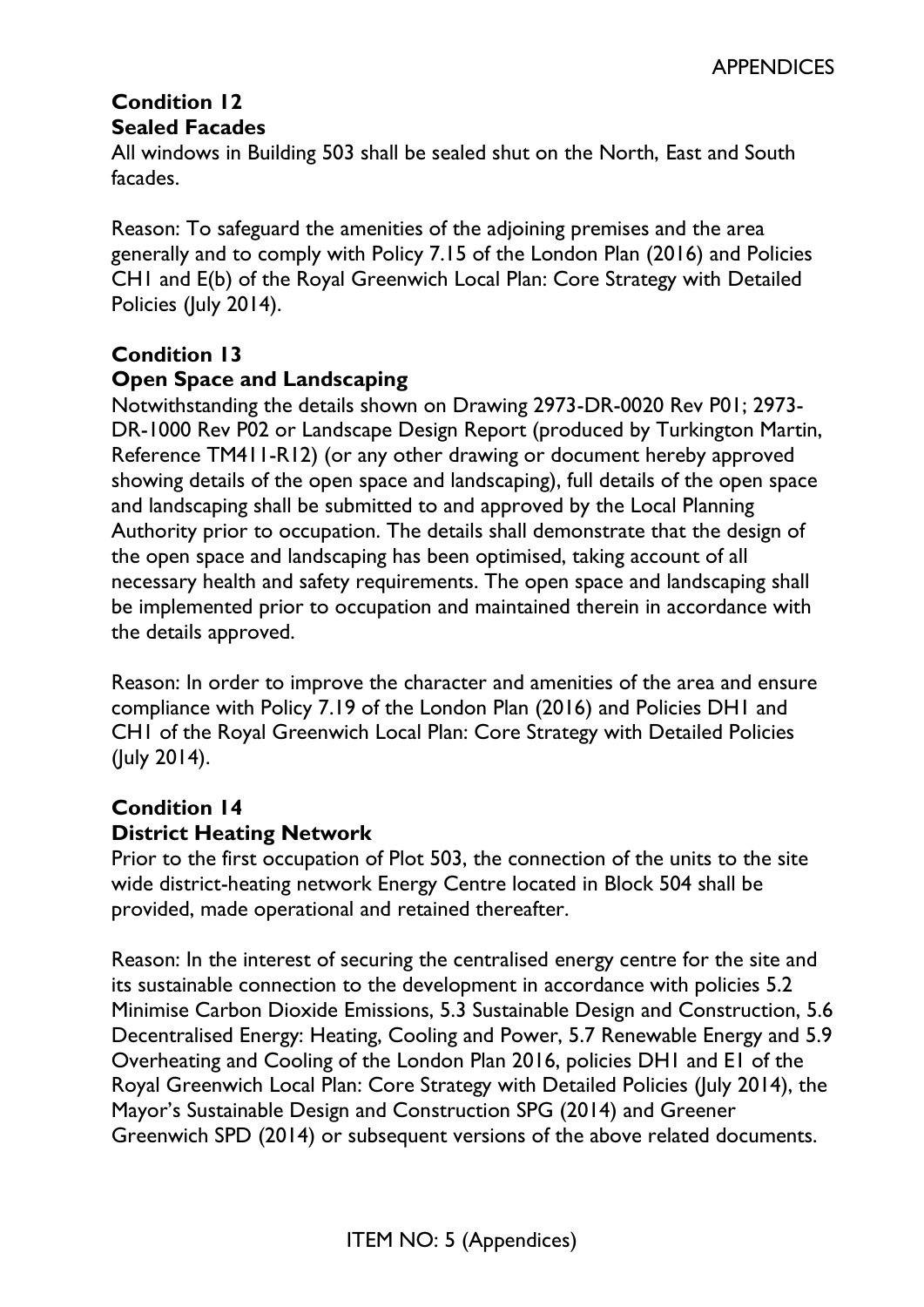## **Condition 15 Flood Evacuation Plan**

Prior to the first occupation of the development an evacuation plan covering flood evacuation and escape routes, signage within and outside buildings, shall be submitted to and approved in writing by the Local Planning Authority. The evacuation plan and measures identified within it shall be fully implemented in accordance with the approved details prior to the occupation of the development and shall be retained for the lifetime of the development.

Reason: To minimise the risks of flooding to users of the buildings and to comply with policy 5.12 of the London plan (2016), Policy S112 of the Draft London Plan (2019) and E2 of the Royal Greenwich Local Plan: Core Strategy with Detailed Policies (2014).

#### **Condition 16 Solar Panels**

Prior to first occupation of the building hereby approved (Plot 503), the additional PV panels required to reach a minimum of 22.8% reduction in CO2 from renewable sources as identified in Energy Statememnt produced by XCO2 (Dated November 2019) shall be installed and be operational. Evidence that the scheme of renewal energy provision has been installed and is achieving the required CO2 reductions shall be submitted to and approved in writing by the local planning authority prior to first occupation of the building hereby approved at Plot 503.

Reason: To ensure compliance with the requirements of the outline consent; to contribute towards carbon dioxide emission reduction and to comply with Policy 5.7 of the London Plan (2011) and Policy E1 of the Royal Greenwich Local Plan: Core Strategy with Detailed Policies (July 2014)

## **Informatives**

- 1) The applicant is reminded that under Planning Reference 19/4075/R, the residential accommodation in Plots 401-405 cannot be occupied until Plot 503 has been completed to shell and core construction
- 2) An undertaking should be given that, access for fire appliances as required by Part B5 of the current Building Regulations Approved Document and adequate water supplies for fire fighting purposes, will be provided.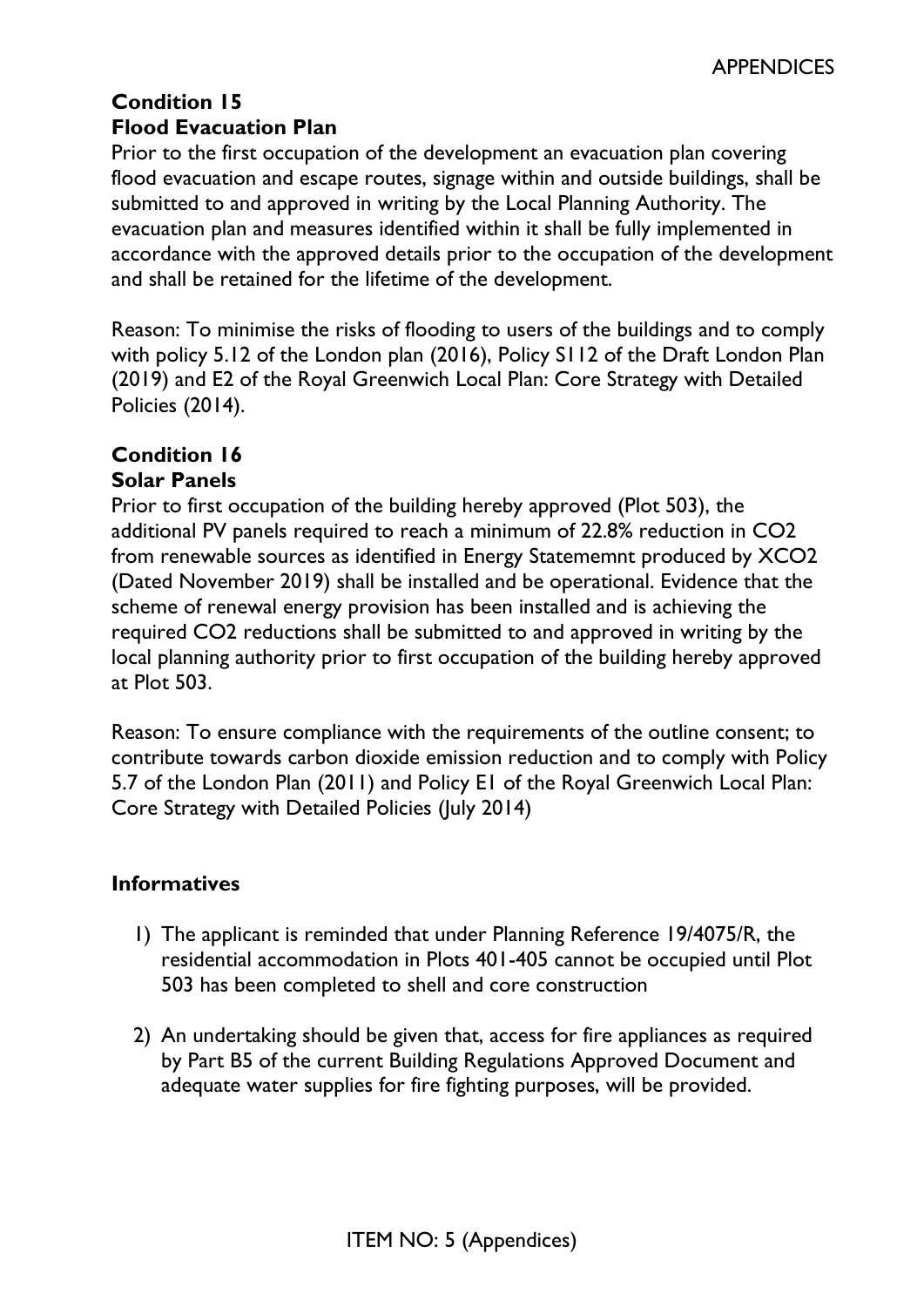## **Appendix 3 – Planning Context**

**National Planning Policy Framework (NPPF – 2019)** 

**Technical Housing Standards – Nationally Described Space Standard** 

(Department for Communities and Local Government – March 2015)

**The London Plan (March 2016)** – The following London Plan policies are of consideration:

## *London's Places*

2.13 Opportunity Areas and Intensification Areas

#### *London's People*

- 3.2 Improving Health and Addressing Health Inequalities
- 3.4 Optimising Housing Potential
- 3.5 Quality and Design of Housing Development
- 3.6 Children's and Young People's Play and Informal Recreation Facilities
- 3.7 Large Residential Developments
- 3.8 Housing Choice
- 3.9 Mixed and Balanced Communities
- 3.10 Definition of affordable housing
- 3.11 Affordable housing targets
- 3.12 Negotiating affordable housing on individual, private residential and mixed-use schemes
- 3.13 Affordable Housing thresholds

#### *London's Economy*

4.12 Improving opportunities for all

#### *London's response to climate*

- 5.2 Minimising carbon dioxide emissions
- 5.3 Sustainable design and construction
- 5.6 Decentralised energy in development proposals
- 5.7 Renewable energy
- 5.9 Overheating and cooling
- 5.10 Urban greening
- 5.11 Green roofs and development site environs
- 5.12 Flood risk management
- 5.13 Sustainable drainage
- 5.14 Water quality and wastewater infrastructure
- 5.15 Water use and supplies
- 5.17 Waste capacity
- 5.18 Construction, excavation, and demolition waste
- 5.21 Contaminated land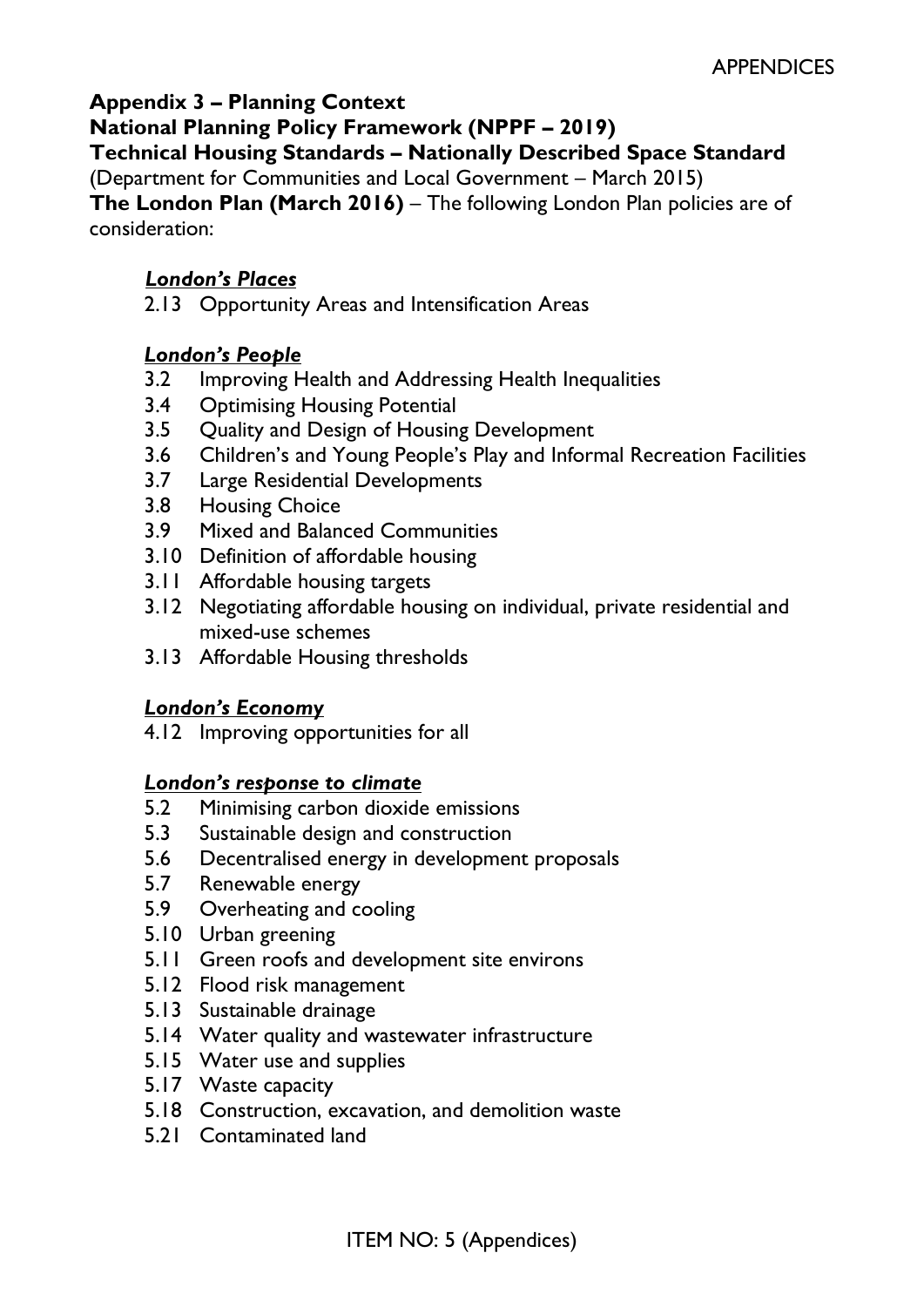## *London's Transport*

- 6.3 Assessing effects of development on transport capacity
- 6.9 Cycling
- 6.10 Walking
- 6.13 Parking

#### *London's Living Places and Spaces*

- 7.1 Lifetime Neighbourhoods
- 7.2 An inclusive design
- 7.3 Designing out crime
- 7.4 Local character
- 7.5 Public realm
- 7.6 Architecture
- 7.7 Location and design of tall and large buildings
- 7.8 Heritage assets and archaeology
- 7.12 Implementing the London View Management Framework
- 7.13 Safety security and resilience to emergency
- 7.14 Improving air quality
- 7.15 Reducing and managing noise, improving and enhancing the acoustic environment and promoting appropriate soundscapes
- 7.19 Biodiversity and access to nature

#### *Implementation, Monitoring and Review*

8.2 Planning Obligations

# **The Royal Greenwich Local Plan: Core Strategy with Detailed Policies**

**("Core Strategy" – 2014) –** The main Core Strategy policies relevant to this application are:

#### *Housing Policies*

- H1 New Housing
- H2 Housing Mix
- H3 Affordable Housing
- H5 Housing Design
- H(e) Children's Play Areas

#### *Economic Activity and Employment Policies*

- EA1 Economic Development
- EA(c) Skills and Training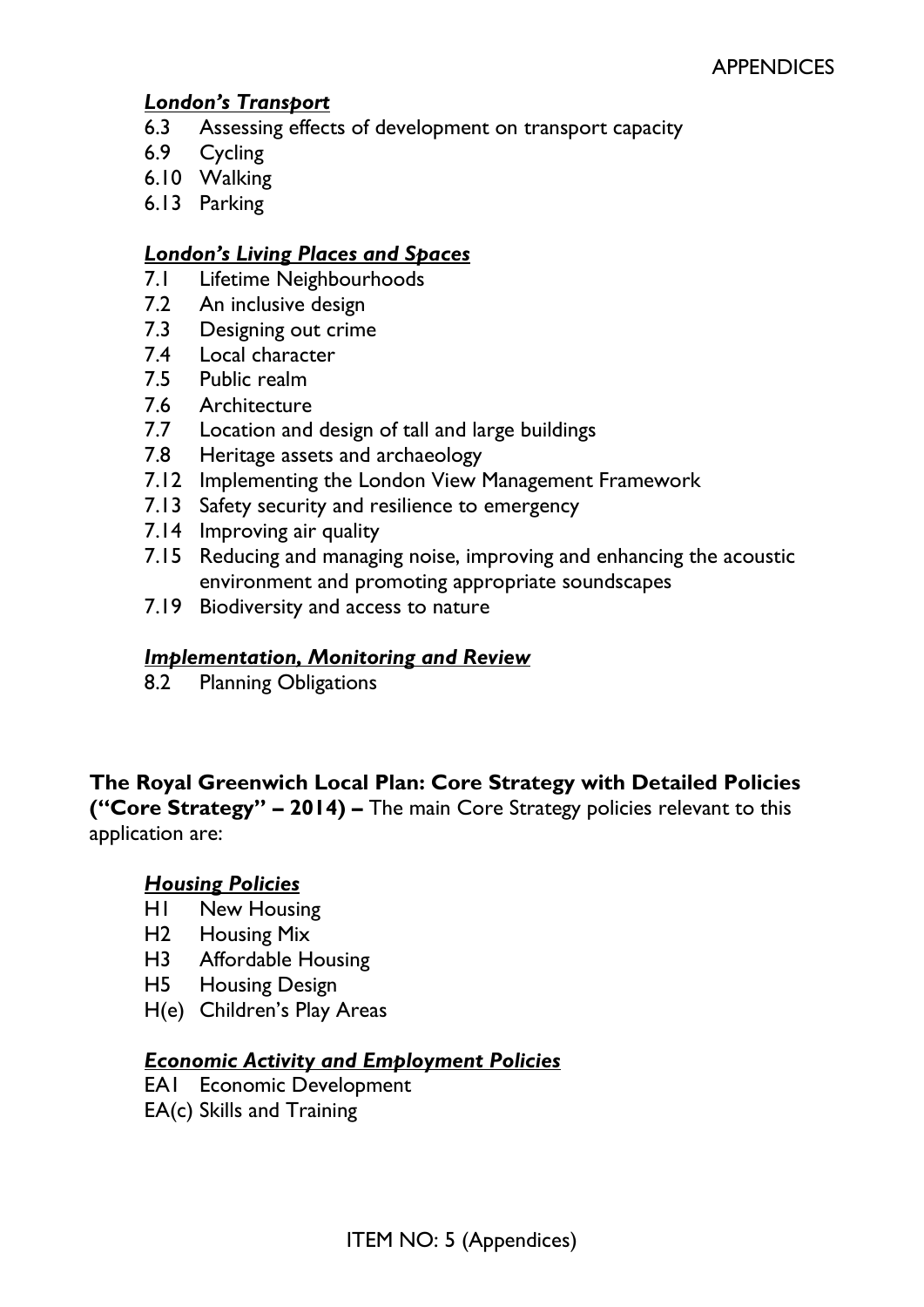## *Design and Heritage Policies*

DH1 Design

DH2 Tall Buildings

- DH(b) Protection of Amenity for Adjacent Occupiers
- DH(m) Archaeology

## *Open Space Policies*

OS4 Biodiversity

OS(f) Ecological Factors

#### *Environment and Climate Change Policies*

- E1 Carbon Emissions
- E2 Flood Risk
- E(a) Pollution
- E(c) Air Pollution
- E(e) Contaminated Land
- E(f) Living Roofs and Walls

## *Cohesive and Healthy Communities Policies*

- CH1 Cohesive Communities
- CH2 Healthy Communities

#### *Infrastructure and Movement Policies*

- IM1 Infrastructure
- IM4 Sustainable Travel
- IM(a) Impact on the Road Network
- IM(b) Walking and Cycling
- IM(c) Parking Standards

#### **Supplementary Planning Guidance / Documents** – the following planning

guidance / documents are considered relevant:

- Draft London Plan
- Royal Borough of Greenwich Planning Obligations SPG (February 2008)
- Mayors Housing SPG (March 2016)
- Mayors Affordable Housing and Viability SPG (August 2017)
- Sustainable Design and Construction The London Plan SPG (April 2014)
- Shaping Neighbourhoods: Play and Informal Recreation SPG (September 2012)
- Mayor of London Shaping Neighbourhoods: Character and Context SPG (June 2014)